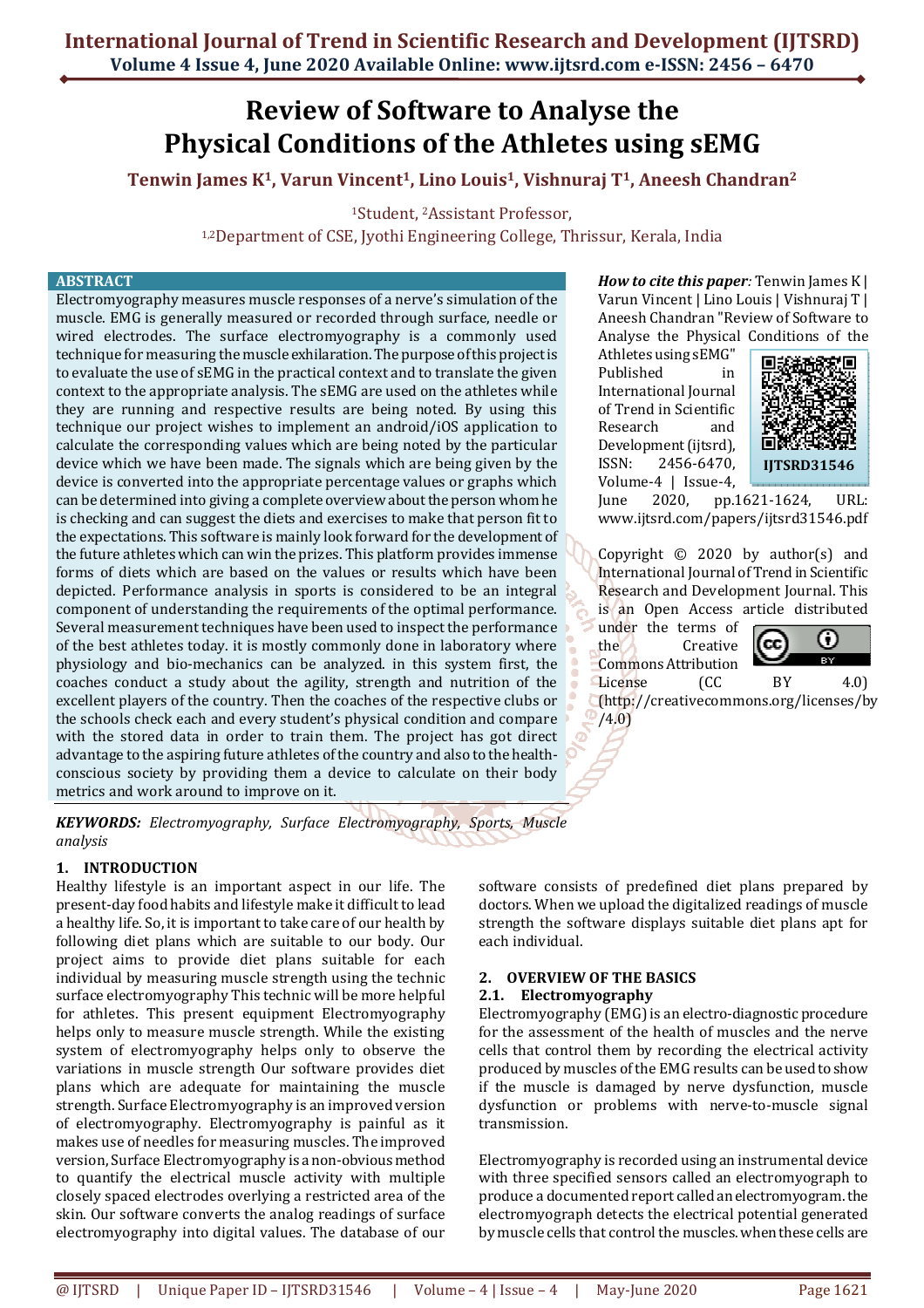electrically or neurologically activated by contraction and relaxation of the muscles the neurons transmit electrical signals. An EMG uses tiny sensors called electrodes to translate these electrical signals into corresponding information like graphs, sounds or numerical values that are then interpreted by a specialist. there are two types of electrodes

Needle and surface During a needle EMG, a needle electrode inserted directly into a muscle records the electrical activity in that muscle. The other part of an EMG uses electrode stickers like sensors applied to the skin (surface electrodes) to measure the speed and strength of signals traveling between multiple points.

#### **2.2.1. Surface Electromyography**

Surface EMG electrodes provide a non-interfering technique for measurement and detection of EMG signal. The theory of these electrodes is that they form a chemical balance between the detecting surface and the skin of the body through electrolytic conduction, so that current can flow into the electrode. These electrodes are simple and easy to implement. Application of needle and fine wired electrodes should require strict medical supervision. Surface EMG electrodes require no such formalities.

Surface EMG electrodes have found their use in several behavior studies, neuromuscular data documentation, sports medical appraisals and for subjects who is against to needle insertions such as children. Surface EMG is being increasingly used to detect muscle activity in order to control device augmentation to achieve prosthesis for physically disabled and sever population. Surface EMG accesses muscle function by recording muscle activity from a the surface above the muscle on the skin.

Surface electrodes are able to supply only a limited 15 estimation of the muscle activity (CatherineDisselhorst-Klug, 2009). Surface EMG can be put down by a pair of electrodes or by a more complex arrays of multiple electrodes. Three sensor electrodes are needed because of EMG recordings to display the potential difference (voltage difference) between two separate electrodes and one with references.

# **3. INTO THE SYSTEM**

# **3.1. EXISTING SYSTEM**

#### **A. Electromyography for assessment of pain in low back muscles**

In this study 60 subjects are separated in 2 groups; 30 subjects with low back pain and other 30 without lower back pain The subjects are asked to layover on exercise bench with the low back hips and knee securely strapped to bench. While in this position the subjects were asked to stretch the trunks. Given the impossibility of performing this moment this attempt led to an isometric contraction of the low back muscles The EMG activity recorded bilaterally from the L1 and L2 muscles the surface electrodes were placed on the bellies of the muscle and alignment of muscle fibers. The EMG signal is converted into a linear equation and graphs are plotted The resulting data shows that the subjects with lower back pain produce force values less than that of subjects without lower back pain. (Candotti, 2008, pp. 1061- 1067)

# **B. Electromyography used to identify risk of injury for female athletes**

In this study the EMG is used to determine whether female athletes sustain an anterior cruciate ligament (ACL) In this study 55 female football players aged between 25 to 30 with no history of ACL injury were tested for EMG pre-activity of vastus laterails(back of the thigh) and medialis (quadriceps muscles)reaches femori's semitendinosus, and biceps femoris During a standardized side cutting maneuver. Two match seasons were conducted and 5 the 55 has sustained ACL INJURY Before the injury these five players displayed neuromuscular pattern that differed from non-injured players characterized by the EMG preactivitty for the vastus laterails(VL) On the basis of this findings a high risk zone was one standard deviation above the mean VL-ST difference (Hewett, 2005, pp. 347-350)

#### **C. Development of Electromyography Signal Signature for Forearm Muscle**

Electromyography (EMG) measures muscle response or electrical activity in response to a nerve's stimulation of the muscle. EMG is generally acquired through surface and needle or wire electrodes. The needle or wire electrodes are usually used by clinicians in a clinical setting. This paper concentrates on surface electromyography (sEMG) signal that is acquired in a research laboratory since sEMG is increasingly being recognized as the gold standard for the analysis of muscle activation. The sEMG can utilized for establishing signal signature for forearm muscles that becomes an important input in development of rehabilitative devices This paper discusses the establishment of sEMG signal signature of female and male subjects for forearm muscles such as extensor carpi radialis, flexor carpi radialis, Palmaris. (Elamvazuthi, 2015, pp. 229-234)

# **D. The Practical Uses of Surface electromyography during running**

Muscle surface electromyography (sEMG) is a commonly used technique for measuring muscle activation The purpose of this review is to evaluate the use of sEMG in the practical context and whether this can be translated to on-field testing The sEMG are used on the athletes while they are running and the respective results are noted down From the results outlined in this review, sEMG appears to provide inconsistent results when assessing neuromuscular activity during running The general trends of the sEMG activity appear to correlate with running velocity and muscle fatigue seems almost always the consequence of prolonged, dynamic activity. (Subbu, 2015).

# **3.2. PROPOSED SYSTEM**

We are proposing a new system where the trainer's coaches and other respective personnel can use this system to understand the muscle activity and strength to make the athletes fit enough to play their respective sports. This system mainly focuses on muscle activity which helps us to know the physical conditions of the athletes with the help of the SEMG. In this system first, the trainers and coaches conduct a study about the agility, strength, and nutrition of the excellent and reputed players of the country. Then the coaches of the respective clubs or schools check every student's physical condition i.e. the muscle activity of the athletes and compare this result with the muscle activity data of the excellent players which is stored in the system. the result provided by the system is a set of instructions in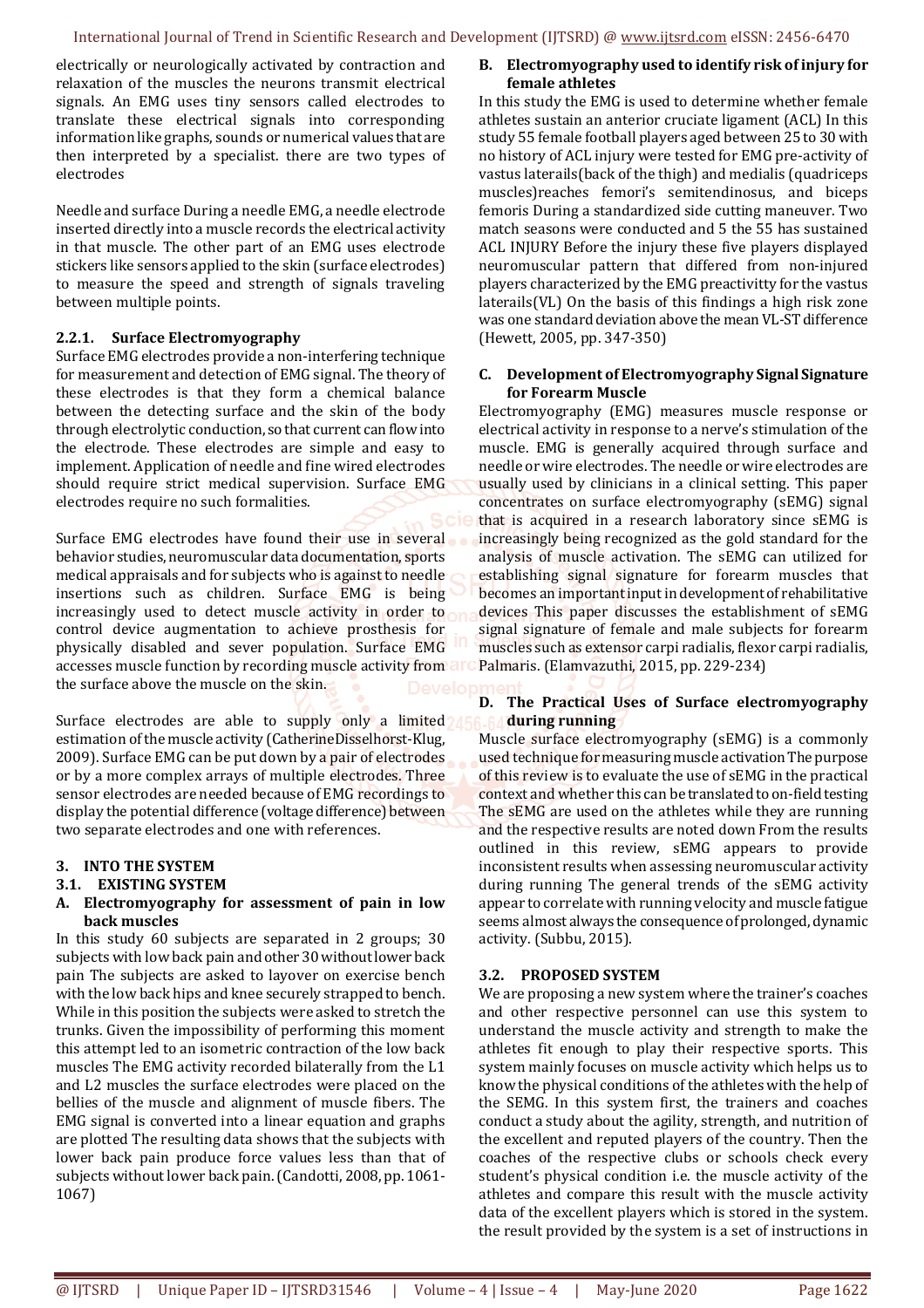the form of daily diet and exercises to train the athletes collectively. The trainers and coaches can have an advantage in teaching the athletes on the basis of the best athletes of the country who does all the same exercises and follow the same strict diet which will only help the athletes to relate and can also afford the same food items as those of the excellent players as they are from same country since different athletes from different country have different set of diets based on the weather conditions. The project has got a direct advantage to the aspiring future athletes of the country and also to the health-conscious society by providing them a device to calculate on their metrics and work around to improve on it

The main modules are

- A. Input
- B. Conversion
- C. Comparison
- D. Output

#### **A. Input:**

A signal that is generated by the devices are given which is from the body muscles in order to measure the strength of the muscles. For that we are using an EMG which collects the information of the muscle activity of a person. The response of each person to the electrical pulse is different. The athlete's information is collected in the form of an analog signal. Using the Surface EMG, we receive the analog signals, from the person by moving the muscle to which the electrodes are connected. This signal will carry some noise with them which causes a disturbance to the values so the signals cleaned and then amplified to produce a proper value for the rest of the operations

#### **B. Conversion:**

This module is used to convert the extracted analog signals from the SEMG and then converted into graph or a numerical value which best befits the system. This conversion will only help the system to procure results much faster for each operation since analog signals will only complicate the operations and makes it difficult to understand the working and comparison of the data for the people who has less knowledge about the analog signals and its characteristics. This conversion is done within the hardware setup.

# **C. Comparison:**

The noiseless digital data obtained from the SEMG will be compared with the pre-defined standardized data that consists of values which is ideal for the perfect health of muscles and its activity. This comparison is done on the basis of one muscle at a time as SEMG is only capable of measuring one muscle at a time. Different people will have different values as they have different bodies and different body structures.

# **D. Output:**

After all the operations the system provides appropriate diet plans and exercises for the patient which is based on database formed by gathering information from the doctors, dieticians and physical trainers. Basis on the variation of the results the corresponding nutrition and diet are suggested to the athletes. So different results will have different set of exercises and diet for that athlete which improves their overall health and these are all stored in a file. From this file we get information of nutrition and diet.

#### **3.3. HARDWARE AND SOFTWARE REQUIRMENTS**

#### **3.3.1. H/W Requirements**

- A. Minimum 4 channel system with optical isolation with Ethernet connection for connecting to either to desktop system or laptop system for portable use.
- B. Repetitive nerve stimulation
- Insertional/Spontaneous EMG recording for minimum 600 secs on hard disk or unlimited buffer storage
- D. EMG replay of minimum 600 sec of stored data from hard disk with audio and store in AVI format for review on any Windows Media Player PC.
- E. Single Motor unit Analysis.
- F. Sympathetic skin response

#### **3.3.2. S/W Requirements**

- 1. MATLAB or EMG analysis software for the analyzing process
- 2. Operating system that supports .wav files.

#### **4. FUTURE TRENDS**

In future it can be developed in to an application so that it could be wireless and need not be connected to a system. The users or the physical trainers can calculate the values using smart phones. With using the Bluetooth or the WIFI module the trainers can take input analog signals and send the values through these modules. this can help a lot people in the poor regions and people having poor infrastructure to train the athletes without any difficulties and at a very low amount. By following the instructions provided by the system the athletes can work hard and can achieve better goals in their lives.

Another trend which can be developed from this system is that it can create a one big community where all the trainers and athletes can share their data to the community. This community can be an online website where the trainers and the athletes can share their experience, their progressive status and the different techniques to cope up with different exercises and diet. The government and other private cooperation's can check this website and can select candidates for different sports and fitness competitions and can send them to it based on the status of the athletes provided by the website.

Later this system will be used for research and study by the scientists and doctors in the medical field where they can use these data on muscle strength and muscle activity of the people and compare with different people who have deformities within the different muscles on the body. The real-life data will help to understand the muscle activity and its characteristics better.

#### **5. ACKNOWLEDGEMENTS**

We take this opportunity to express our heartfelt gratitude to all respected personalities who had guided, inspired and helped us in the successful completion of this paper. First and foremost, we express our thanks to The Lord Almighty for guiding us in this endeavor and making it a success. We take immense pleasure in thanking the Management of Jyothi Engineering College and Fr. Dr. Jaison Paul Mulerikkal CMI, Principal, Jyothi Engineering College for having permitted us to carry out this paper. Our sincere thanks to Fr. Dr. A K George, Head of the Department of Computer Science and Engineering for permitting us to make use of the facilities available in the department to carry out the paper